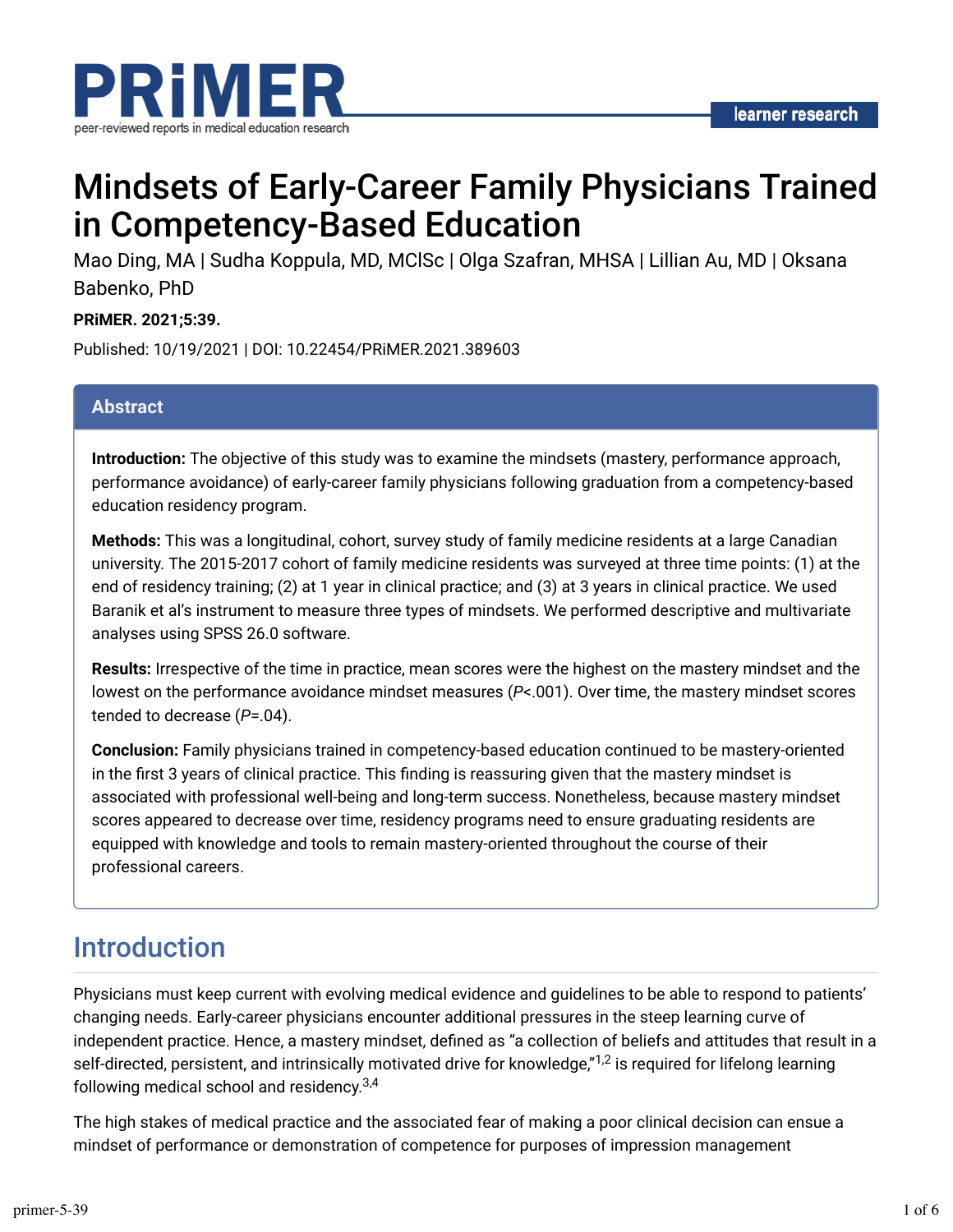(performance approach mindset) or ego-protection (performance avoidance mindset).<sup>5</sup> Empirical research indicates that in general populations, performance mindsets are associated with many undesirable outcomes, including psychological distress, procrastination, cheating, and surface learning.<sup>6-11</sup> In contrast, mastery mindset supports psychological well-being, engagement, perseverance, and effective response to challenges<sup>6-8,</sup>  $^{11\text{-}13}$ ; it is needed for engaging in lifelong learning, beyond one's formal education. $^{3,\,4,\,14}$ 

Results of our previous research with family medicine (FM) residents indicate that competency-based medical education (CBME)<sup>15,16</sup> has the potential to foster a mindset of mastery in learners.<sup>5</sup> CBME is an educational approach to training that places less emphasis on static medical knowledge and greater emphasis on the range of competencies required to be a skilled physician (eg, communication, professionalism, lifelong learning).<sup>17,18</sup>

Although the results of the earlier research are reassuring, it is unknown whether graduating residents continue to be mastery-oriented beyond residency training in their independent clinical practice. As such, the objective of this longitudinal, cohort study was to examine the mindsets of early-career family physicians at the end of competency-based residency training and at 1 and 3 years in clinical practice.

# Methods

This was a longitudinal survey study of the 2015-2017 FM resident cohort (n = 70; 57% female; M<sub>age</sub> = 29 years, SD<sub>age</sub> = 4.4 years) at the University of Alberta, Canada. Our two-year FM residency program transitioned to competency-based education in 2009.<sup>19</sup> It is grounded in the best practices of formative feedback and guided self-assessment<sup>20</sup> to encourage residents to take an active, self-directed role in their education.

To examine mindsets in the cohort of early-career family physicians over time, we undertook data collection at three time points: (1) at the end of residency training (June 2017); (2) at 1 year in clinical practice (July 2018- August 2018); and (3) at 3 years in clinical practice (July 2020-August 2020). We obtained ethics approval from the institutional research ethics board prior to data collection. Taking part in the study was voluntary. Consent was implied by the return of a completed questionnaire. Each participant was assigned a study identification number to allow linking of responses over time.

To measure the three types of mindsets (mastery, performance approach, performance avoidance), we used the Baranik et al's instrument.<sup>21</sup> Sample mindset items included "I am willing to take on challenging work assignments that I can learn from" (mastery mindset, four items); "I prefer to work on tasks where I can prove my competence to others" (performance approach mindset, four items); and "I prefer to avoid situations at work where I might perform poorly" (performance avoidance mindset, four items). Participants were asked to indicate their level of agreement with each statement (1=not at all agree; 10=completely agree).

Using SPSS 26.0 software, we first performed descriptive analyses (means, standard deviations) and examined trends in the data. Higher average (mean) mindset scores were indicative of endorsing a respective mindset to a greater extent. To test for significance in the observed means on the three mindset measures, we performed multivariate analysis of variance (MANOVA), which is appropriate when multiple dependent variables are considered simultaneously.

# **Results**

Of 70 eligible residents, 52 (74%), 43 (61%), and 29 (41%) completed the questionnaire at each of the three data collection points, respectively. Descriptive statistics for the three data collection points are shown in Table 1.

Irrespective of the time in clinical practice, mean scores were the highest on the mastery mindset and the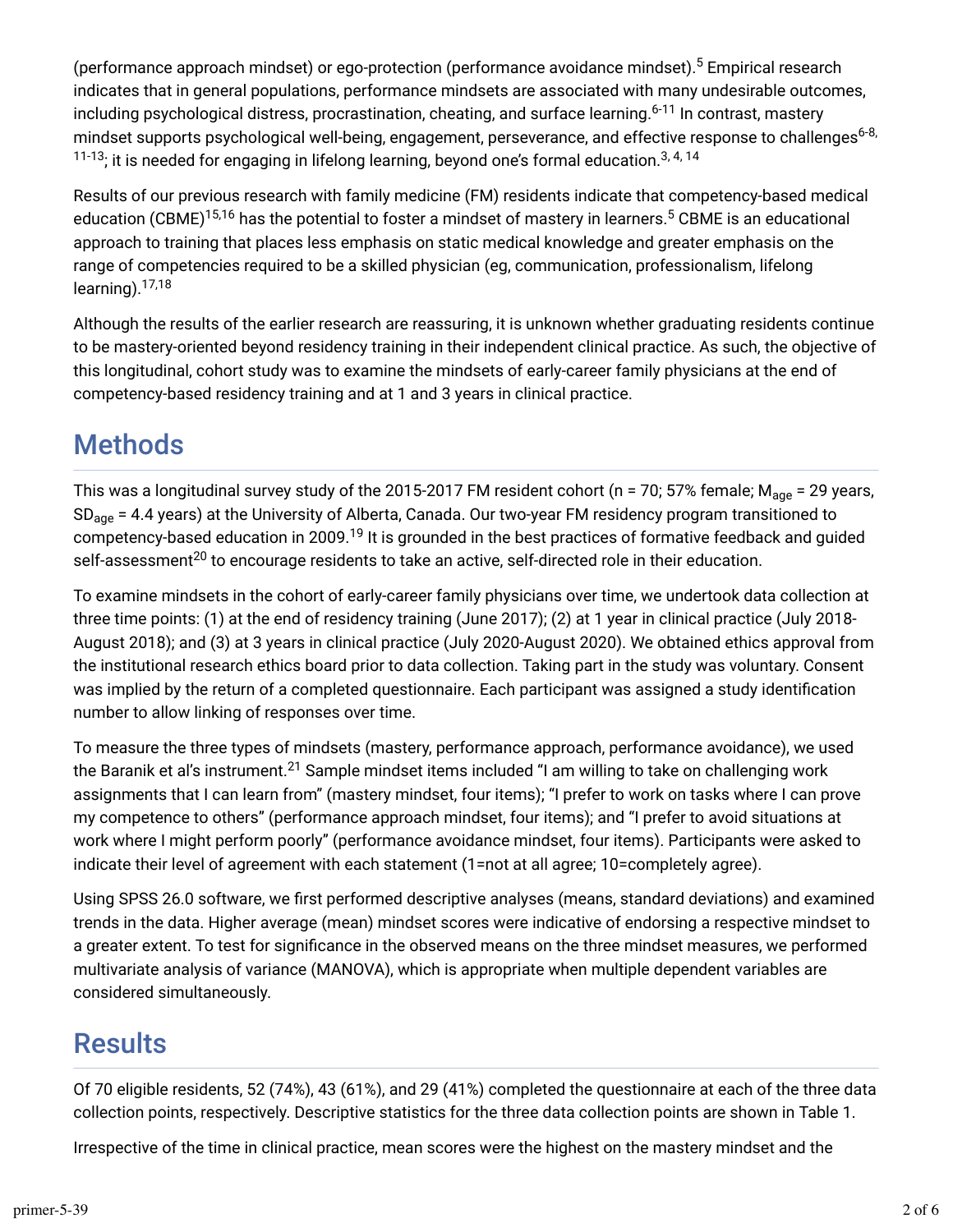lowest on the performance avoidance mindset measures (MANOVA; *P*<.001). Over time, however, the mastery mindset scores tended to decrease; this downward trend was statistically significant (*P*=.04). Figure 1 shows observed trends in the data.

# **Discussion**

Both research and the understanding of mindsets along the medical education continuum are nascent. What is known is that traditional, non-CBME, approaches to medical education tend to reinforce the mindset of performance or "looking good."<sup>3</sup> This is a particular concern in traditional undergraduate medical education where learners strive for the highest possible grade and ranking. $^3$  It is possible that the mindset of performance remains dominant in learners as they begin residency training. In recent years, many residency programs have transitioned or are in the process of transitioning to CBME. As such, an understanding of what mindsets CBME fosters in learners in the long run is important for developing strategies for lifelong learning.

Our key study finding is that, upon completion of the competency-based education residency program, family physicians continued to be mastery-oriented in the first three years of independent clinical practice. This is not unexpected, given that coaching of residents in clinical settings is the cornerstone of our FM residency program.<sup>19</sup> Clinical preceptors observe residents performing specific competencies on a daily basis and provide actionable, growth-oriented feedback on their progress toward competence, thus fostering the mastery mindset in residents.

Mastery mindset scores, however, tended to decrease gradually over time. There is robust literature on how different desirable traits (eg, empathy, idealism) $^{22\text{-}24}$  decline over time and how undesirable outcomes (eg, depression, burnout)<sup>25-28</sup> increase over the trajectory of medical training. With respect to the observed decline in mastery mindset scores, we speculate that it speaks to the pressures early-career physicians face as they transition from residency training to independent clinical practice. During this transition, physicians are confronted with decisions related to location of practice, business aspects of practice, as well as the transition from supervised to independent practice, all of which may have contributed to the observed decline of the mastery mindset in the first 3 years. Given the documented benefits of the mastery mindset for professional well-being and long-term success,<sup>6-8,11-13</sup> residency programs need to ensure that their graduates are equipped with explicit knowledge and tools to help them remain mastery-oriented throughout the course of their careers. This can be achieved through the provision of educational sessions and facilitated transition-to-practice groups during residency training. A learning community, such as a journal club<sup>29</sup> consisting of residents and clinicians, can also promote mastery and lifelong learning and foster a genuine learning culture through engagement in peer-to-peer learning.<sup>30</sup> This type of community and learning culture can be supported from the beginning of residency training. Finally, irrespective of the career stage, involvement in teaching has been shown to be one of the best means for physicians to support their lifelong learning strategy and remain mastery-oriented.<sup>30,31</sup>

A strength of this study is the collection of repeated longitudinal data from one cohort of family medicine residents, which facilitated the analysis of trends over time. However, the observed trends in the data should be considered in light of the declining numbers in returned questionnaires over time, which is a known challenge in longitudinal studies.<sup>32</sup> It could be that predominantly mastery-oriented individuals continued to participate in the study over time. Additionally, the scheduled third data collection coincided with the COVID-19 pandemic, negatively impacting the response rate. To encourage greater participation as well as to keep the survey short, we did not ask respondents to provide demographic information such as age and gender. Following only one resident cohort also limited the sample size. The findings may not be generalizable to family medicine resident cohorts with a different demographic profile and/or those who completed a residency program longer than 2 years and/or those not trained in CBME. To improve generalizability, future studies should consider following more than one cohort and including residents from different programs and/or locations.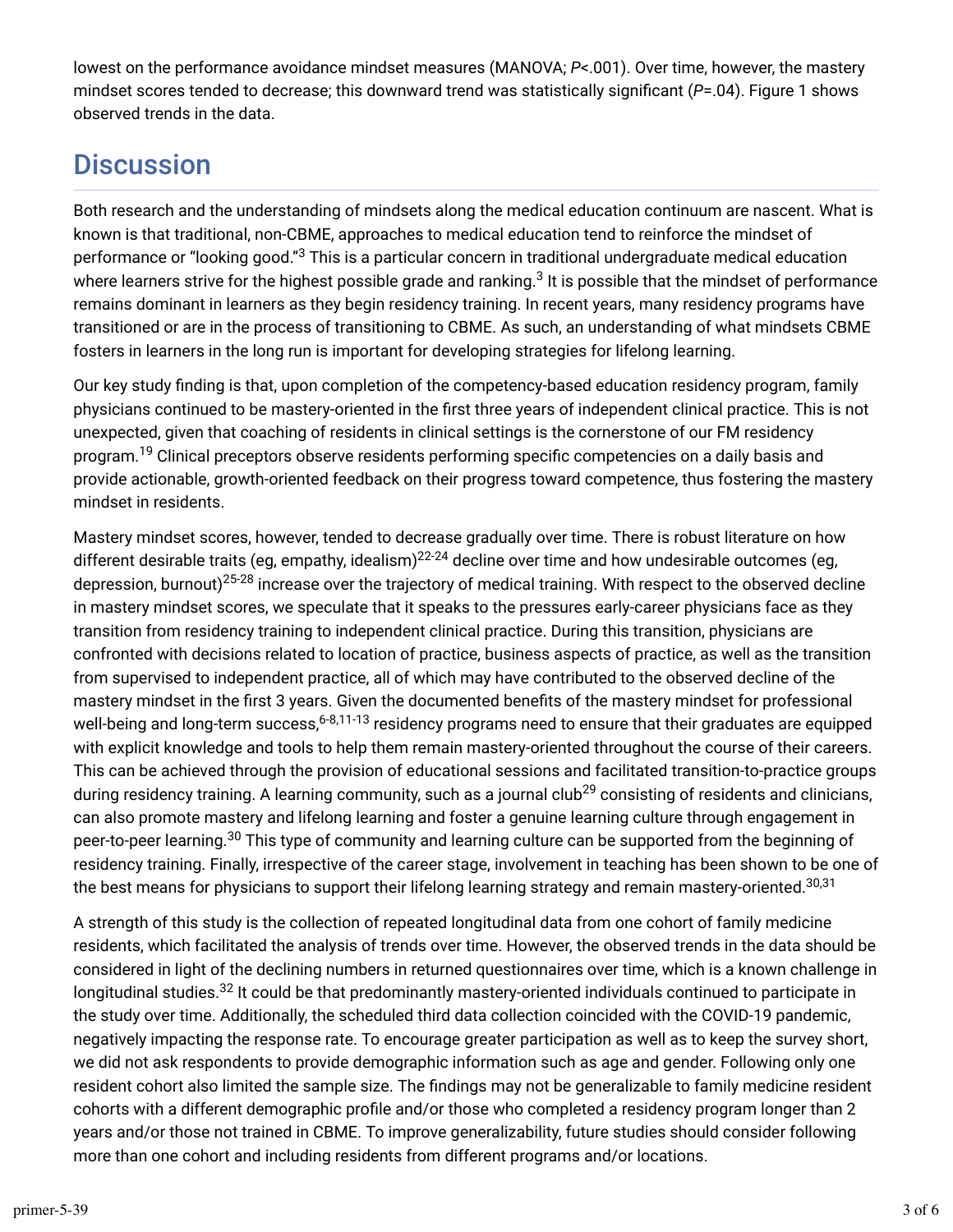| Table T. Millioset Occits of Larry-Career Family Frivalcians at Three Time Follits |                                                         |                                                            |                                                    |
|------------------------------------------------------------------------------------|---------------------------------------------------------|------------------------------------------------------------|----------------------------------------------------|
|                                                                                    | <b>Mindset Scores at Three Time Points</b><br>Mean (SD) |                                                            |                                                    |
| <b>Mindset Type</b>                                                                | <b>End of Residency</b><br><b>Training</b><br>$n = 52$  | <b>1 Year Into Clinical</b><br><b>Practice</b><br>$n = 43$ | 3 Years Into<br><b>Clinical Practice</b><br>$n=29$ |
| Mastery                                                                            | 7.90 (1.00)                                             | 7.64 (1.14)                                                | 7.52 (0.87)                                        |
| Performance approach                                                               | 5.96(1.78)                                              | 5.63(1.60)                                                 | 5.72(1.54)                                         |
| Performance avoidance                                                              | 4.47 (1.42)                                             | 4.65 (1.48)                                                | 4.53 (1.43)                                        |

#### Table 1: Mindeet Scores of Early Career Family Physicians at Three Time Points

The mean differences between mastery and performance avoidance scores over time were significant ( $P$ <.001). The downward trend in mastery scores, shown in bold, was significant ( $P$ =.04).





### Acknowledgments

**Financial support**: This work was supported by funding from the Social Sciences and Humanities Research Council (grant #430-2016-00267) and the Northern Alberta Academic Family Physicians Fund.

### Corresponding Author

Oksana Babenko, PhD

Department of Family Medicine, 6-10 University Terrace, University of Alberta, Edmonton, Alberta, Canada T6G 2T4. 1-780-248-1729. Fax: 1-780-492-2593.

[oksana.babenko@ualberta.ca](mailto:oksana.babenko@ualberta.ca)

### **Author Affiliations**

Mao Ding, MA - Department of Family Medicine, University of Alberta, Edmonton, Canada Sudha Koppula, MD, MClSc - Department of Family Medicine, University of Alberta, Edmonton, Canada Olga Szafran, MHSA - Department of Family Medicine, University of Alberta, Edmonton, Canada Lillian Au, MD - Department of Family Medicine, University of Alberta, Edmonton, Canada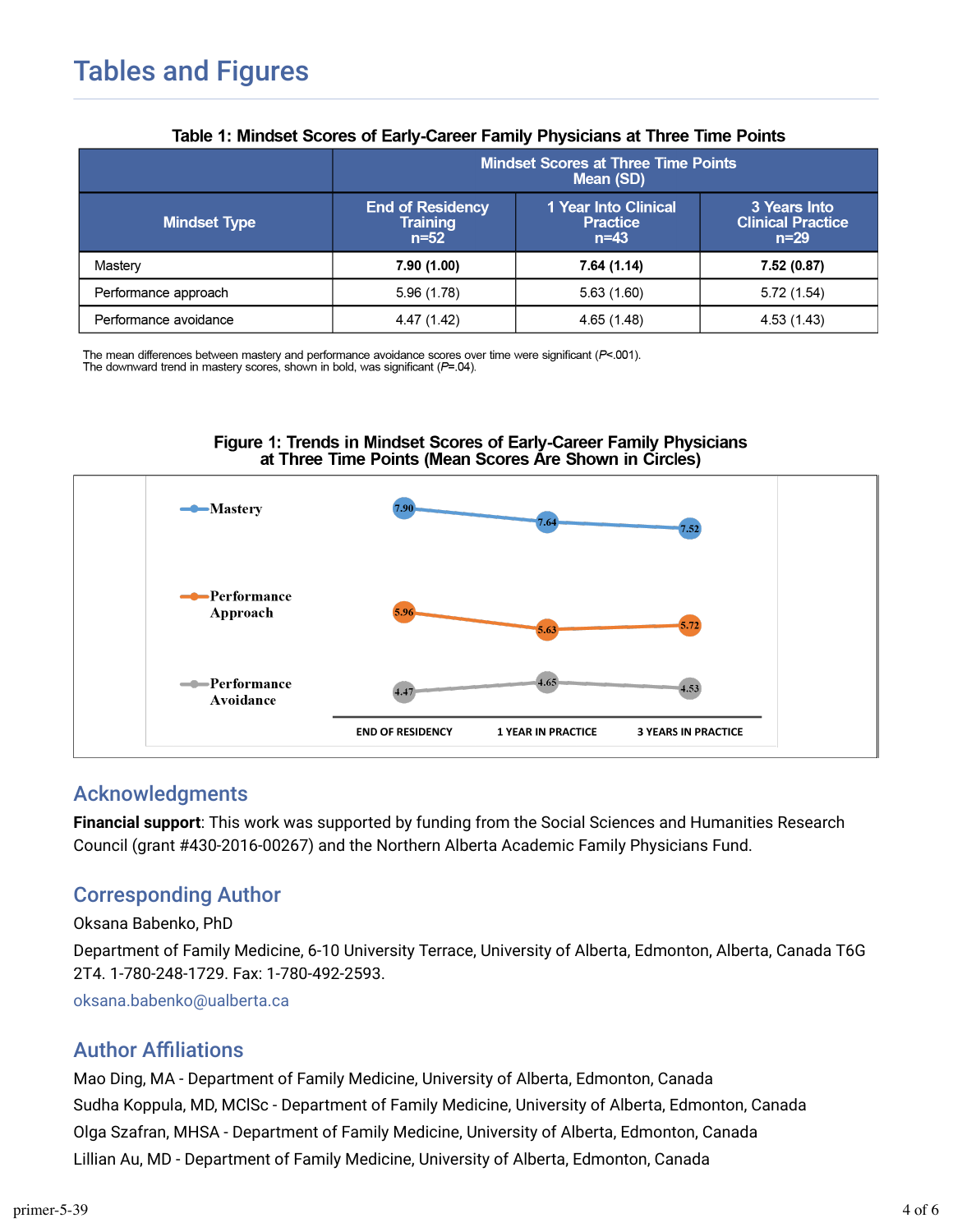Oksana Babenko, PhD - Department of Family Medicine, University of Alberta, Edmonton, Canada

#### References

- 1. Dweck CS. Mindset: The New Psychology of Success. New York: Ballantine Books; 2006.
- 2. Sloychuk J, Szafran O, Duerksen K, Babenko O. Association between family medicine residents' mindsets and in-training exam scores. PRiMER Peer-Rev Rep Med Educ Res. 2020;4:33. [doi:10.22454/PRiMER.2020.796230](https://doi.org/10.22454/PRiMER.2020.796230)
- 3. Richardson D, Kinnear B, Hauer KE, et al; ICBME Collaborators. Growth mindset in competency-based medical education. Med Teach. 2021;43(7):751-757; Epub ahead of print. [doi:10.1080/0142159X.2021.1928036](https://doi.org/10.1080/0142159X.2021.1928036)
- 4. Teunissen PW, Bok HGJ. Believing is seeing: how people's beliefs influence goals, emotions and behaviour. Med Educ. 2013;47(11):1064-1072. [doi:10.1111/medu.12228](https://doi.org/10.1111/medu.12228)
- 5. Babenko O, Szafran O, Koppula S, Au L. Motivations for learning of family medicine residents trained in competency-based education. Educ Prim Care. 2018;29(2):86-93. [doi:10.1080/14739879.2017.1362666](https://doi.org/10.1080/14739879.2017.1362666)
- 6. Elliot AJ, Hulleman CS. Achievement goals. In: Elliot AJ, Dweck CS, Yeager DS, eds. Handbook of Competence and Motivation: Theory and Application. 2nd ed. New York: Guilford Press; 2017:43-60.
- 7. Dweck CS, Molden DC. Mindsets: their impact on competence motivation and acquisition. In: Elliot AJ, Dweck CS, Yeager DS, eds. Handbook of Competence and Motivation: Theory and Application. 2nd ed. New York: Guilford Press; 2017:135-154.
- 8. Grant H, Dweck CS. Clarifying achievement goals and their impact. J Pers Soc Psychol. 2003;85(3):541-553. [doi:10.1037/0022-3514.85.3.541](https://doi.org/10.1037/0022-3514.85.3.541)
- 9. Howell CS, Watson DC. Procrastination: associations with achievement goal orientation and learning strategies. Pers Individ Dif. 2007;43(1):167-178. [doi:10.1016/j.paid.2006.11.017](https://doi.org/10.1016/j.paid.2006.11.017)
- 10. Van Yperen NW, Hamstra MR, Van der Klauw M. To win, or not to lose, at any cost: the impact of achievement goals on cheating. Br J Manage. 2011;22:S5-S15. [doi:10.1111/j.1467-8551.2010.00702.x](https://doi.org/10.1111/j.1467-8551.2010.00702.x)
- 11. Miller AL, Fassett KT, Palmer DL. Achievement goal orientation: a predictor of student engagement in higher education. Motiv Emot. 2021;45(3):327-344. [doi:10.1007/s11031-021-09881-7](https://doi.org/10.1007/s11031-021-09881-7)
- 12. Dupeyrat C, Mariné C. Implicit theories of intelligence, goal orientation, cognitive engagement, and achievement: a test of Dweck's model with returning to school adults. Contemp Educ Psychol. 2005;30(1):43-59. [doi:10.1016/j.cedpsych.2004.01.007](https://doi.org/10.1016/j.cedpsych.2004.01.007)
- 13. Yeager DS, Dweck CS. Mindsets that promote resilience: when students believe that personal characteristics can be developed. Educ Psychol. 2012;47(4):302-314. [doi:10.1080/00461520.2012.722805](https://doi.org/10.1080/00461520.2012.722805)
- 14. Babenko O, Daniels LM, Ross S, White J, Oswald A. Medical student well-being and lifelong learning: A motivational perspective. Educ Health (Abingdon). 2019;32(1):25-32. [doi:10.4103/efh.EfH\\_237\\_17](https://doi.org/10.4103/efh.EfH_237_17)
- 15. Frank JR, Snell LS, Cate OT, et al. Competency-based medical education: theory to practice. Med Teach. 2010;32(8):638-645. [doi:10.3109/0142159X.2010.501190](https://doi.org/10.3109/0142159X.2010.501190)
- 1q. Frank JR, Snell L, Englander R, Holmboe ES, Collaborators ICBME; ICBME Collaborators. Implementing competency-based medical education: moving forward. Med Teach. 2017;39(6):568-573. [doi:10.1080/0142159X.2017.1315069](https://doi.org/10.1080/0142159X.2017.1315069)
- 17. Tannenbaum D, Kerr J, Konkin J, et al. Triple C competency-based curriculum. Report of the Working Group on Postgraduate Curriculum Review – Part 1. Mississauga, ON: College of Family Physicians of Canada; 2011. Accessed October 5, 2021. [https://www.cfpc.ca/CFPC/media/Resources/Education](https://www.cfpc.ca/CFPC/media/Resources/Education/WGCR_TripleC_Report_English_Final_18Mar11.pdf) [/WGCR\\_TripleC\\_Report\\_English\\_Final\\_18Mar11.pdf.](https://www.cfpc.ca/CFPC/media/Resources/Education/WGCR_TripleC_Report_English_Final_18Mar11.pdf)
- 18. Oandasan I, Saucier D, eds. Triple C Competency-based Curriculum Report Part 2: Advancing Implementation. Mississauga, ON: College of Family Physicians of Canada; 2013. Accessed October 5, 2021. www.cfpc.ca/uploadedFiles/Education/\_PDFs/TripleC\_Report\_pt2.pdf